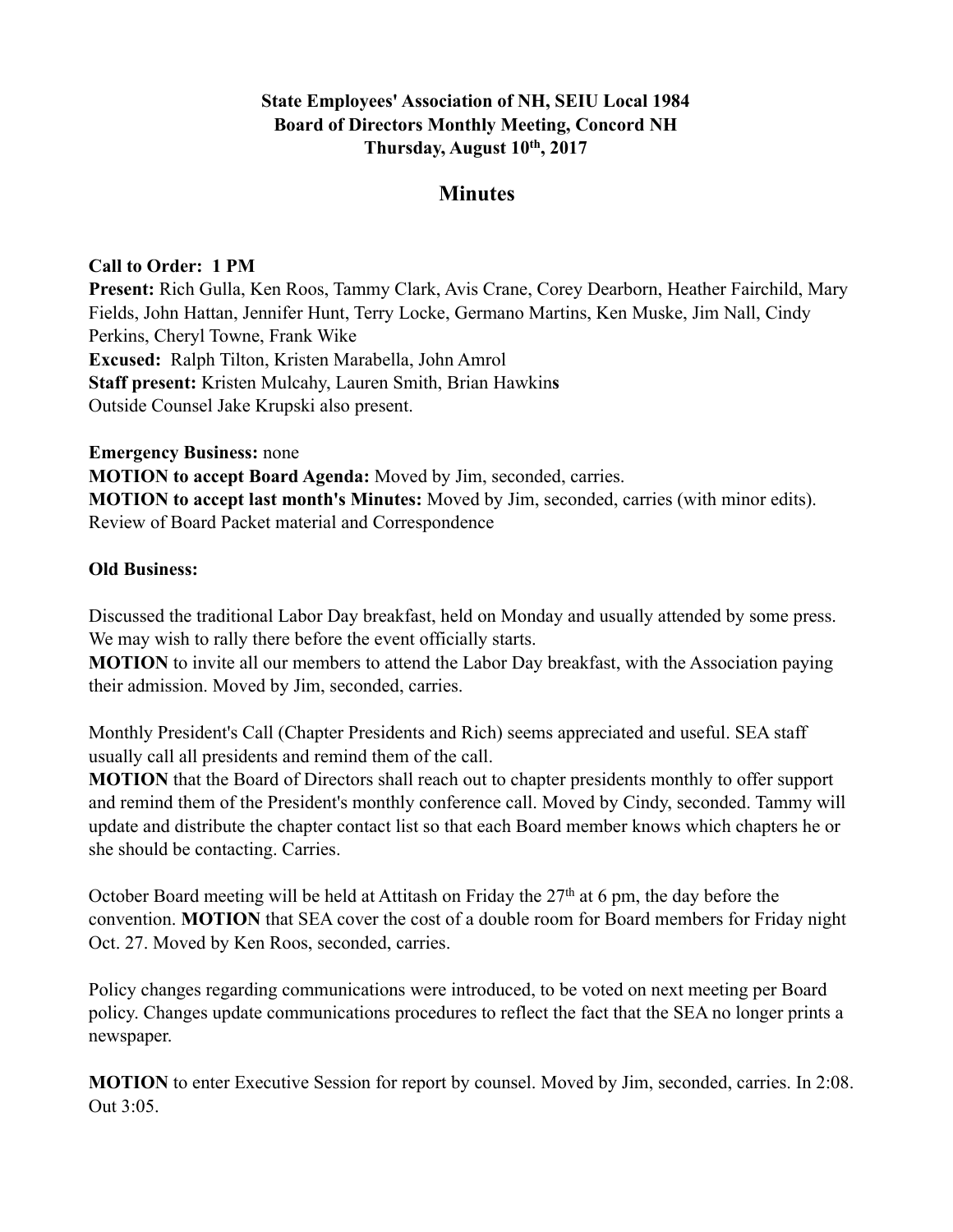Kristen presented a proposed plan which would remove employer's payroll office from union dues and PAC deductions. The plan would allow union members to authorize direct payments from their bank accounts to the union. It needs to be pilot tested before the international union can roll it out. Originally CUE (SEA employees) had agreed to be the test group, but they withdrew their agreement. Security and encryption were discussed. The Board was asked to be the test group for 3 months. **MOTION** that the Board members who are willing participate in the SEIU pilot program for SEAPAC deductions, for a trial period to be determined by the office manager of SEA/SEIU1984, voluntarily only. Moved by Jim, seconded, carries. Germano and Heather voted Nay, Ken Muske abstained.

## **MOTION to accept consent agenda:** Moved by Jim, seconded, carries.

### **Committee Reports:**

Chapters requesting support:

**MOTION** to award \$300 to Chapter 45 for visibility activities. Moved by Cheryl, seconded, carries. **MOTION** to award funds to Chapter 60 (Keene area) to cover half of Friday night lodging for convention for their delegates. Moved by Tammy, seconded, carries.

Retirement Funds held in trust stand at \$8.177 Billion. We expect a 12% return on our investments this fiscal year, although this number is not yet official.

Avis presented the proposed budget drafted by the Finance Committee. As in previous years, it plans for a small deficit, but for the last 3 years we have ended the year with a small surplus.

**MOTION** that the Board adopt the 2017-2018 proposed budget as presented. Moved by Avis, seconded, carries.

**MOTION** that the Board of Directors authorize the transfer of \$125,012.39 from the Fair Share '15-16 cash account to the savings account, now that arbitration for that period has been decided in our favor. Moved by Avis, seconded, carries.

**MOTION** that the BOD authorize transferring \$390,000 from the checking account to the savings account, in order to reduce the checking account balance to approximately \$350,000 as advised by the auditor. Moved by Avis, seconded, carries.

Constitution and Bylaws Committee (Avis) presented draft Bylaws, as well as a template for future chapters to build on. **MOTION** that the Bylaws for Chapters 21, 28, 46 and 73 be approved by the Board. Moved by Avis, seconded, carries.

**MOTION to accept all reports into record** Moved by Jim, seconded, carries.

### **New Business:**

- HR 676, Improved and Expanded Medicare for All, is currently in US House committees. It has 116 co-sponsors, but not Kuster or Shea-Porter. Should SEA as an organization urge our Representatives to co-sponsor?
- The Campaign for the Public Good would like to build gardens on the lot next door to grow vegetables for food pantries, soup kitchens etc. Discussion is supportive; City permission and possible cooperation with refugee services should be explored. Cindy will initiate contact with